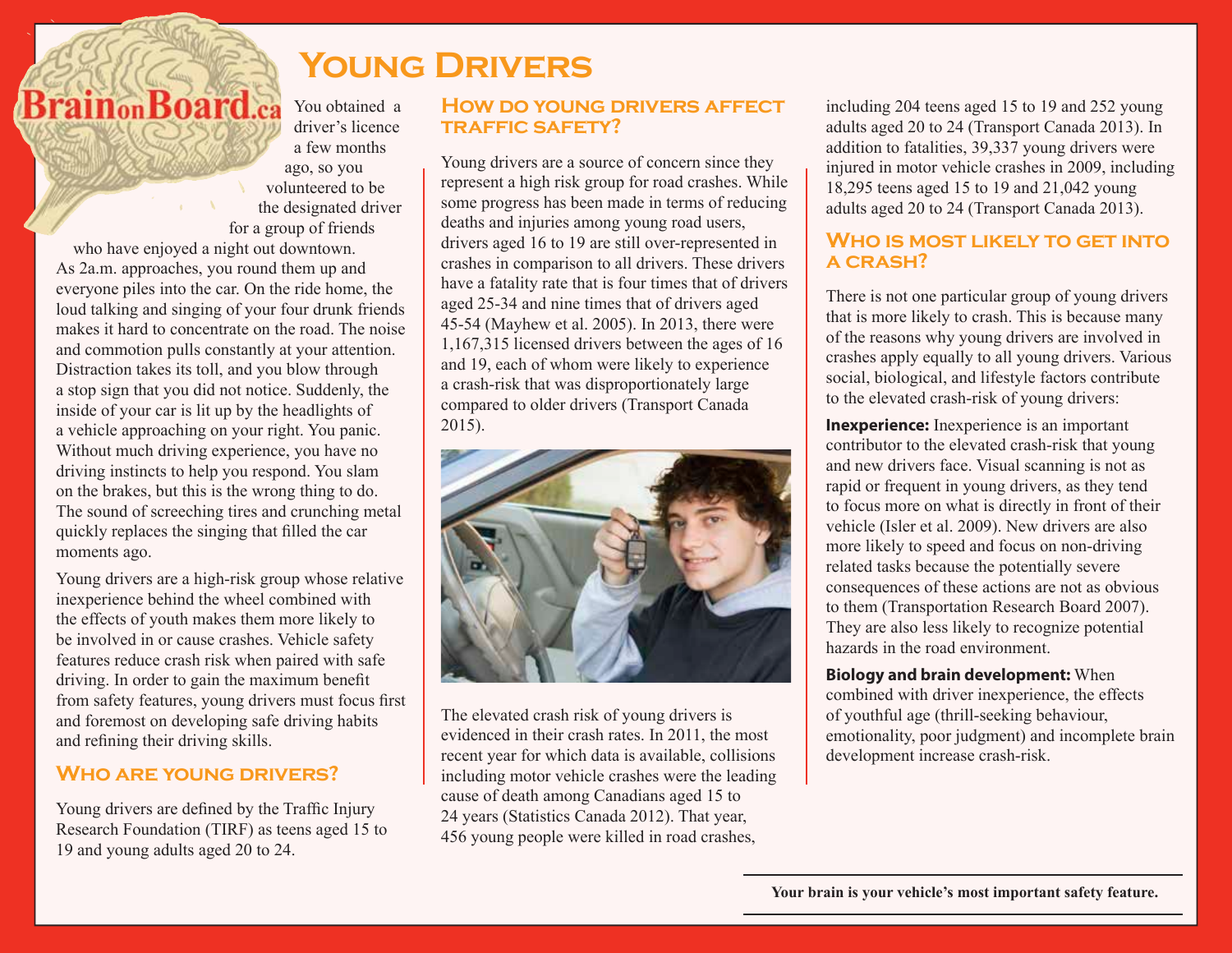**Peers:** When young drivers are behind the wheel with other young people as passengers, they face a dual challenge: driving safely and interacting with peers in ways that are socially acceptable. This latter task can detract significantly from the first, thereby increasing the likelihood of involvement in a crash and placing the driver and vehicle occupants at a higher risk of injury.

**Alcohol and drugs:** It is not uncommon for young people to experiment with alcohol and drugs. Due to the experimental nature of this activity, young people are less able to identify and gauge their own level of intoxication. When young drinking drivers get behind the wheel of a car, they may not be aware of their level of intoxication, nor of how impairment affects their ability to drive. As a result, young and new drivers have a significantly increased crash-risk when they drive under the influence of drugs and/or alcohol. For example, male drivers aged 16 to 20 with a blood alcohol content (BAC) above 0.15 have a crash risk that is more than 40 times higher than those aged 35 or older with the same BAC (Zador et al. 2000).

**Sleep deprivation:** Between school, social events, extra-curricular activities, and work, many young drivers do not get the amount of sleep required to be fully rested. On top of this, adolescents require more hours of sleep per night than the average adult. Their internal clocks are often shifted so that they prefer going to bed later and sleeping in. This is a natural sleep schedule that is often at odds with the timing of school and other activities. The effects of drowsiness in young drivers increase crash-risk by making it both harder to focus on the driving task and more likely that drivers will fall asleep behind the wheel.

#### **What effect does youth OR EXPERIENCE HAVE ON THE ability to benefit from safety features?**

Driving is a complex task that requires specific visual, manual, and cognitive skills. New drivers must focus more attention on the driving task until they become comfortable behind the wheel. Conversely, among experienced drivers driving is more intuitive and may require less concentration. In particular, it takes time for new drivers to develop a working sense of situational awareness. This refers to the driver's ability to get the 'big picture' of what is going on around them. It involves keeping an eye on other drivers and the road, anticipating changes, and identifying potentially hazardous situations. New drivers often must devote more attention to relatively simple tasks (e.g., staying in their lane) and may have less large-scale situational awareness.

Driving intelligence and situational awareness – both of which are developed and refined through experience – are key contributors to the effectiveness of vehicle safety features. Many safety features that are currently available require both situational awareness and driver experience in order for vehicle occupants to gain the safety benefits. Since these two qualities are underdeveloped in inexperienced drivers, they must pay extra attention to their own driving in order to accrue the benefits of vehicle safety features.

To illustrate, to maximize the benefits of **brake assist**, drivers must be able to recognize when an emergency stop is required. They must also have the confidence to press down hard and fast on the brake pedal. However, inexperienced drivers may not be able to quickly recognize when an emergency stop is needed, and when they do they may be too hesitant to apply the brakes with the force required to engage brake assist. In this case, it may be too late for brake assist to fully protect them.

## **What safety features are directly affected by youth?**

The types of safety features that are most directly affected by youth and driver inexperience are those whose activation depends on drivers first reacting to a situation. For example, to activate **electronic brake-force distribution (EBFD)**, drivers must first push down the brake pedal. However, since young drivers may not be as quick to recognize when emergency braking is necessary, they may push the brake pedal too late, thereby undermining some of the benefits of EBFD. Many safety features depend on timely driver reactions and smart driver decisions, including electronic **stability control (ESC), antilock braking systems (ABS)**, and **brake assist**.



Poor weather conditions also present a challenge for safety features. Features often have to work harder and longer to safely resolve a situation. Experienced drivers are likely to tailor their

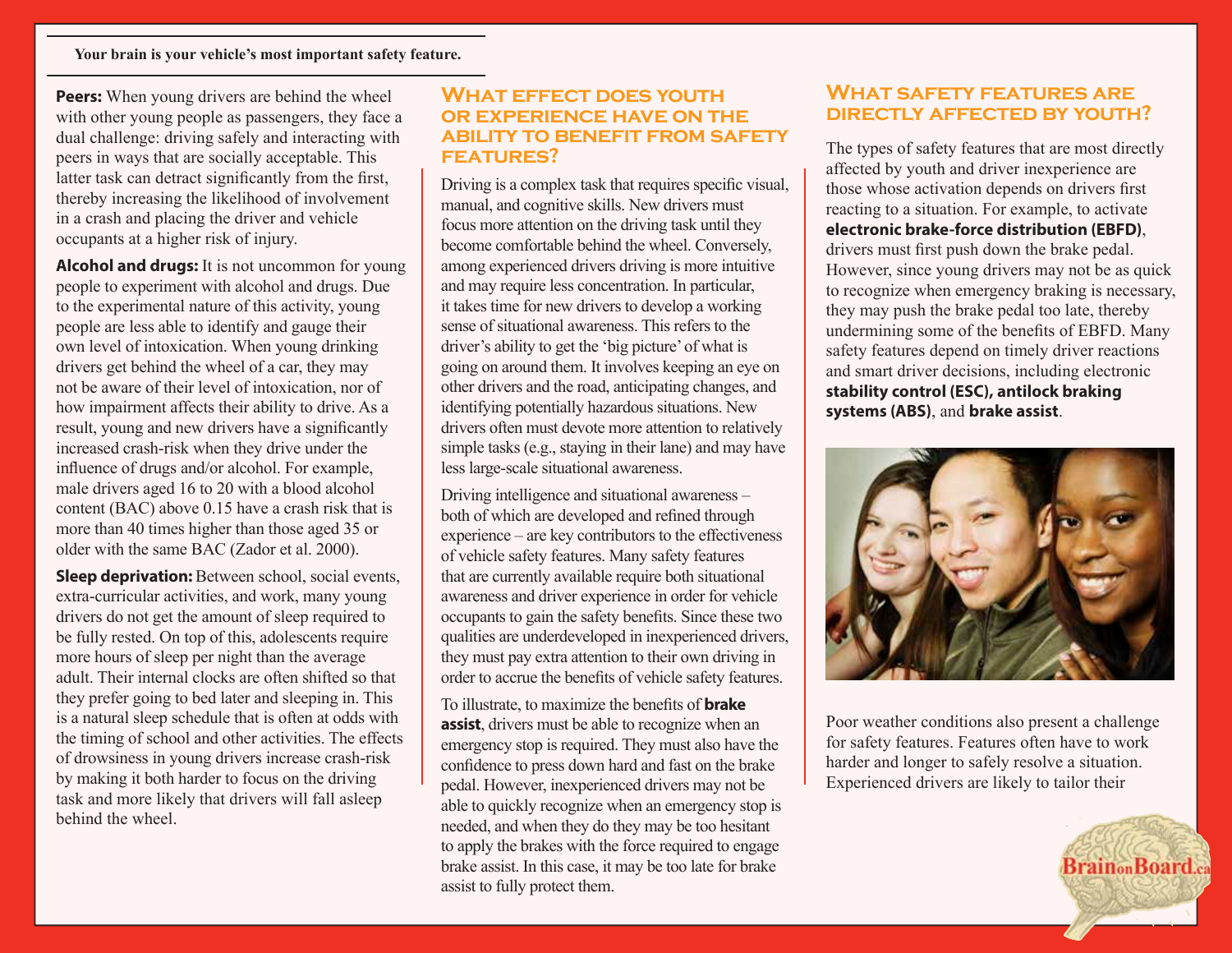driving speed in bad conditions and focus more on their driving. However, inexperienced drivers may be unfamiliar with adapting their driving style to match road conditions, or may be busy focusing on other aspects of their driving. As such, inexperienced drivers may inadvertently put more pressure on their safety features to perform in bad conditions by driving too fast or too close to other vehicles. Therefore, many safety features can be pushed to their limit, including traction control, brake override, adaptive headlights, forward collision warning systems, and lane departure warning systems.

The performance of vehicle safety features is often dependent to some extent on the actions of drivers. Driving safely is the best way to accrue maximum safety benefits from these features. However, since young and new drivers are still in the process of learning to drive safely, they are strongly encouraged not to rely upon safety features alone to compensate for their lack of driving experience. By focusing on the development of safe driving habits and improvements in driving skills, young and new drivers can ensure that vehicle safety features will be able to provide the most protection to drivers and vehicle occupants in the event of a crash.

#### **Are there specific laws for young drivers?**

Young and new drivers face unique challenges, one of which is gaining driving experience while remaining safe on the road. In order to help protect young and new drivers during this learning process, several laws and programs have been put in place:

**Graduated driver licensing (GDL):** Novice drivers have a higher risk of collision than experienced drivers (Mayhew et al. 2004). To help new drivers safely gain experience, the licensing process often takes them through a multi-stage, graduated licensing program. These programs involve a learner's stage that restricts who can ride in the vehicle with the new driver, the time of day when they can drive, and often on what roads they can drive. Drivers in the learning stage must normally hold a learner's licence for a certain amount of time before they can advance to a less restricted licence. Drivers who are still in the process of gaining a full licence also normally face stricter consequences for unsafe driving behaviour, and have tougher laws applied to them when it comes to impaired driving. This ensures that new drivers can gain experience in the safest environments and under the safest conditions (YNDRC 2012).

**Age-specific laws:** Road safety professionals and policy makers recognize that it is not only inexperience that contributes to the overrepresentation of young people in serious traffic crashes, but also various lifestyle factors. This is why Ontario has chosen to implement an age-specific law that applies to young drivers regardless of whether they have completed the GDL system. In Ontario drivers aged 21 and under must have a BAC of zero. In other words, these young drivers cannot consume any alcohol whatsoever before driving. Previously, young drivers were allowed to consume alcohol before driving as long as their BAC did not exceed .04.

#### **Where can I find more information on young drivers?**

Young and new drivers have been the topic of a wide variety of national and international research. In Canada, TIRF is a leader on the subject, publishing extensively on various aspects of young and new driver safety, as well as developing an online resource center targeted specifically for this group of drivers. TIRF's research can be accessed at **www.tirf.ca**, and the Young and New Driver Resource Centre is located at **www.yndrc.tirf.ca**.

In addition, Transport Canada has research and publications concerning young and new drivers at **www.tc.gc.ca**.

For data and research from the United States, the National Highway Traffic Safety Administration's website – **www.nhtsa.gov** – has a large collection of reports, articles, and research concerning young and new drivers across the country.